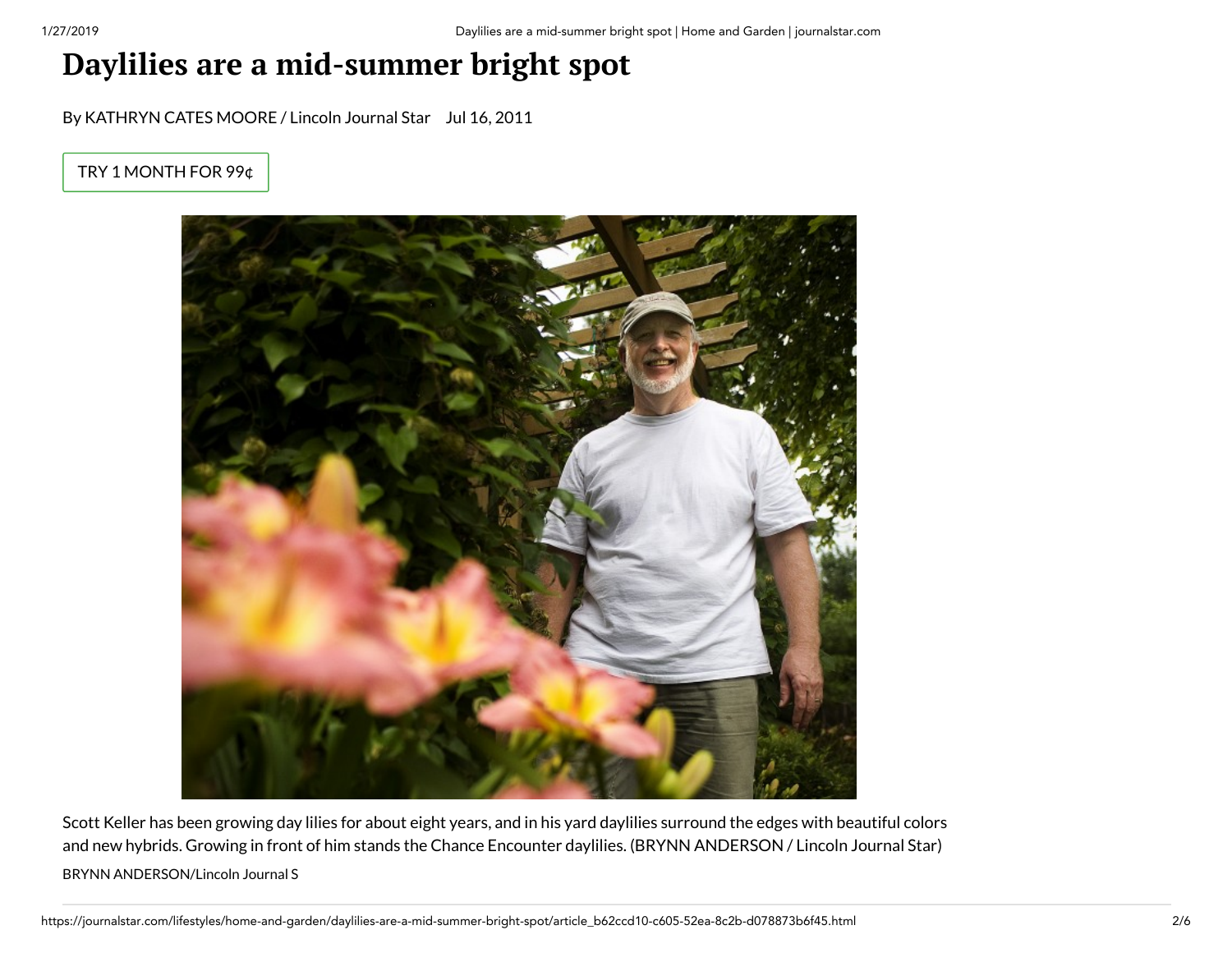Daylilies, the workhorse bloomers in the garden, are in their glory right now. So this weekend, members of the Nebraska Daylily Society will be in Lincoln to compare notes, to tour premier growers' gardens and to talk up the attributes of their favorite flower.

They could start with durability. There's a reason that yellow, Stella d'Oro daylilies circle every bank parking lot and show their sunny faces in street medians. They thrive on hot sun and burst with blooms but aren't invading any other plant's space. They are dutiful, polite and hard to kill.

What could be better?

Not much, according to Scott Keller, whose yard will be one of those on the tour.

Keller's daylily habit started with the Stellas. After having so much success with them -- he even divided some and sold a few -- Keller decided to branch out and try some other varieties.

That's easy with this perennial, scientifically known as Hemerocallis, which translates from Greek into "beauty" and "day." Its moniker describes the blooming pattern -- each flower bud remains open for a single day.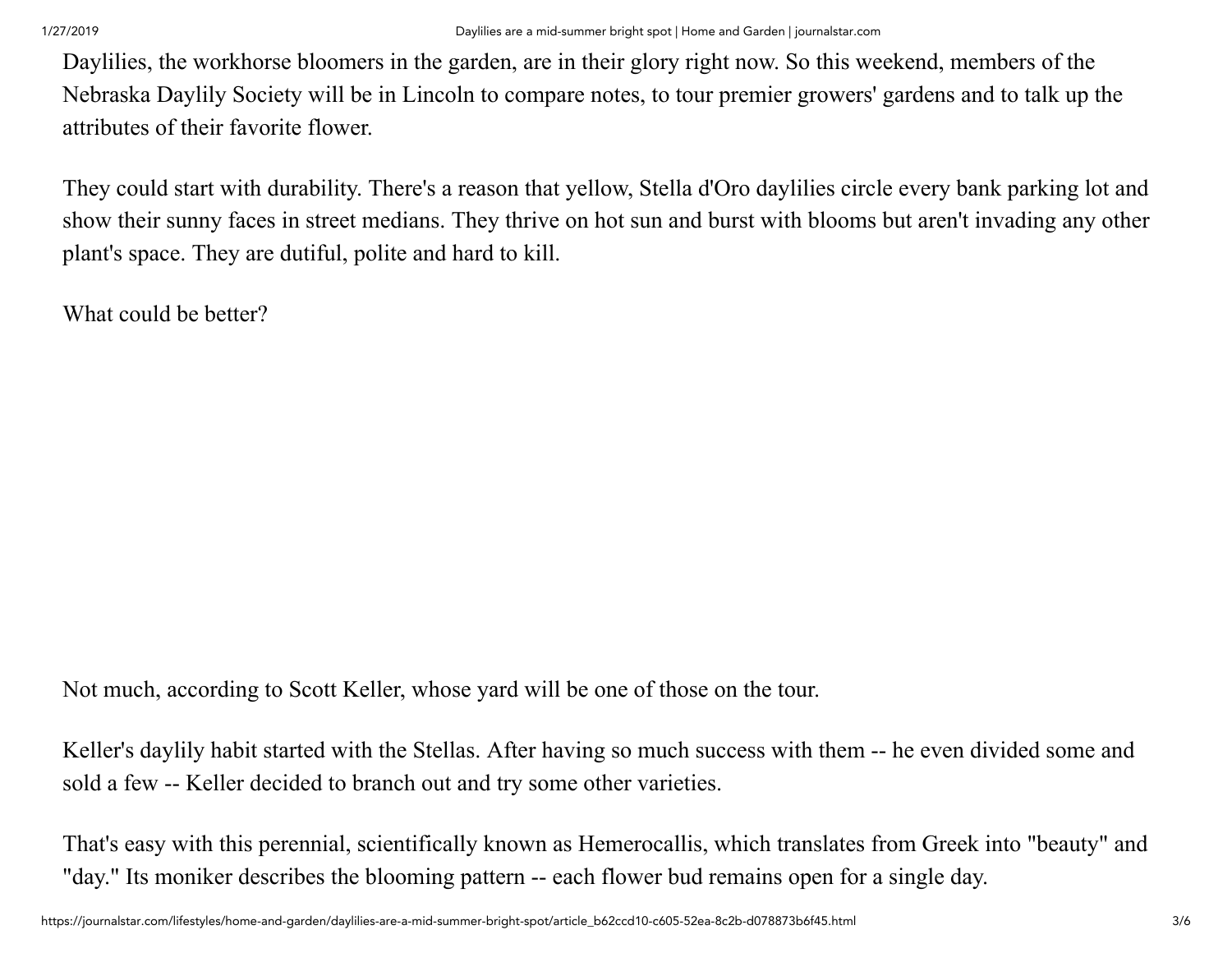There are more than 25,000 varieties of registered daylilies with hobbyists and nurseries registering hundreds of new hybrids every year. Keller has about 75 varieties in his yard, and the other two yards on the public tour will have more than twice that many.

With plain or ruffled petals, varying heights and contrasting colors, daylilies are stunners in any landscape. And that's part of their allure: Almost anybody can grow them. They don't mind the Nebraska heat or our chilly winters. They aren't picky about special soil. In the middle of the summer, these plants brighten the landscape, regardless of what's going on around them.

Unfortunately, when some people think of daylilies, they picture the sometimes-invasive orangeish lily that can often be found in ditches along country roads.

"I call them ditch lilies," Keller said.